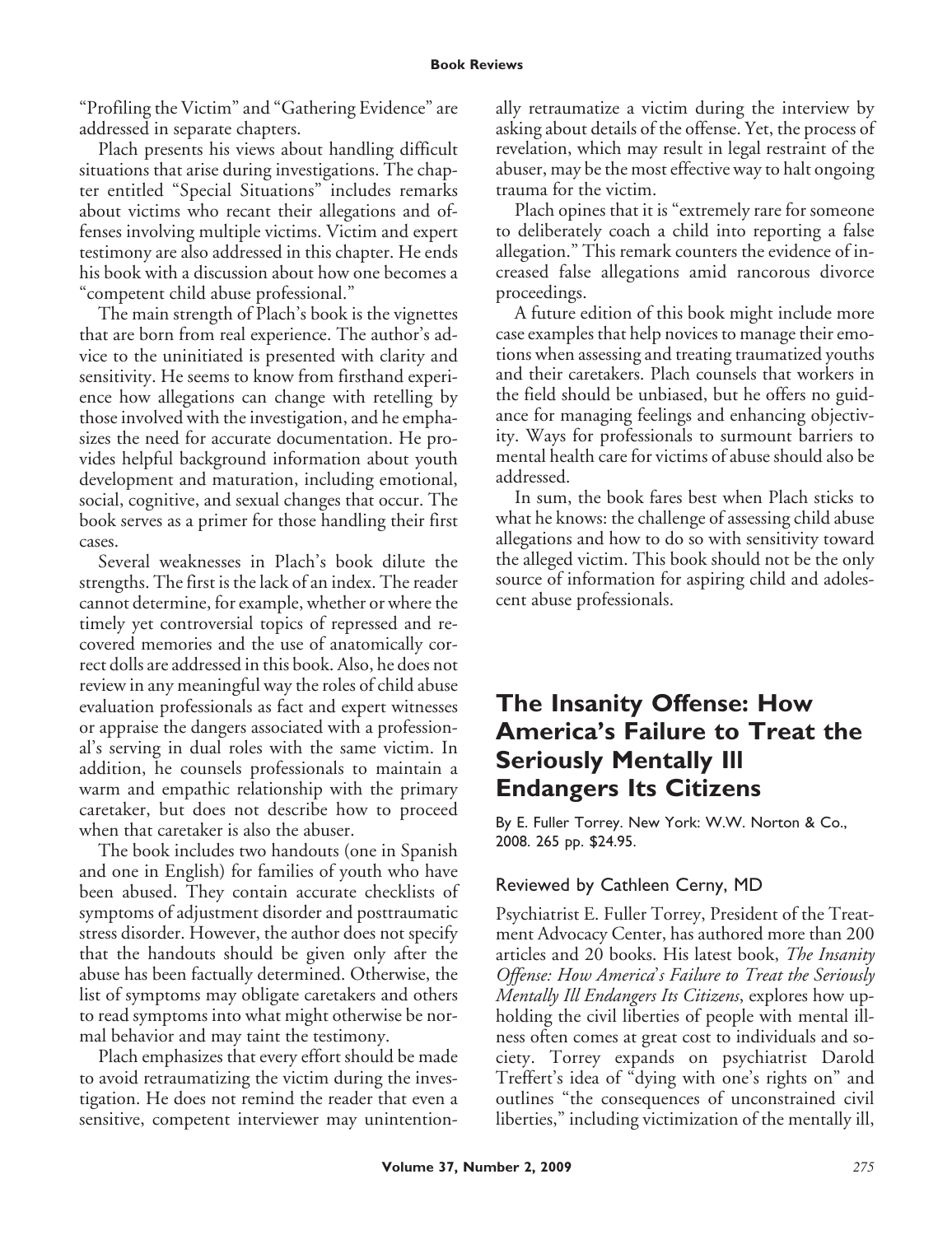homelessness, incarceration, and violence. He also offers a four-step plan for "fixing the system."

According to Torrey, deinstitutionalization and restrictive mental health laws have resulted in negative consequences. He asserts that about one-third of the homeless population and at least 10 percent of incarcerated individuals are mentally ill. He argues that untreated and under-treated individuals with psychiatric disorders are at an increased risk of victimization. In addition, he states that "unconstrained civil liberties" can lead to violence against society by the mentally ill. This premise is the main thrust of his book.

The first few chapters of *The Insanity Offense* provide abundant examples of mentally ill individuals who committed violent acts after being provided with inadequate treatment or after refusing treatment. For instance, in Chapter 3, Torrey recounts the story of 25-year-old Herb Mullin, who was diagnosed with schizophrenia at the age of 22. He was hospitalized several times, lacked insight into his illness, and was inconsistent in complying with his medication. His family encountered legal barriers when they tried to access treatment for him. In 1972, Mullin received "telepathic" communications that compelled him to believe that he could prevent an earthquake by sacrificing humans. Consequently, he killed 13 people. Torrey uses this vivid example, and others, to support his assertions and to engage the reader.

In Chapter 9, Torrey introduces methods and research involving measuring violent behavior in persons with mental illness. He summarizes salient research in Appendices A and B and concludes that it is reasonable to predict that, each year, 5 to 10 percent of individuals with severe psychiatric disorders will commit acts of serious violence.

Torrey details important changes in mental health laws and practices in Chapter 10. For example, California's Community Mental Health Services Act (1969), also known as the Lanterman-Petris-Short Act (LPS), made imminent dangerousness the sole criterion by which persons with psychiatric illness could be hospitalized for greater than 17 days. Also, the deinstitutionalization movement limited psychiatric hospital bed availability for people like Mr. Mullin. In addition, Wisconsin's *Lessard v. Schmidt* decision, 349 F.Supp. 1078 (E.D. Wis. 1972), established a strict dangerousness standard for involuntary commitment and lessened the government's responsibility to care for and protect those who cannot care for themselves. LPS, *Lessard*, and deinstitutionalization, explains Torrey, had a major impact on mental health laws in the rest of the nation and made it difficult to provide involuntary treatment for mentally ill individuals.

Also, in Chapter 10, Torrey attempts to persuade readers that "An Imperative for Change" exists. Some of his points, such as protecting those afflicted with mental illness and protecting the public, flow very naturally from the plethora of examples provided throughout the text. I found the section on "Resistance to Dealing with the Problem" to be the most thought-provoking portion of this chapter. Torrey states that among mental health professionals, "it is politically incorrect to acknowledge publicly that mentally ill persons may be dangerous." This section suggests that mental health workers and advocates may minimize the risk of violence in wellintentioned efforts to decrease stigma. He advocates that education of professionals about violence among the mentally ill is necessary before changes in clinical practice and laws can take place.

Torrey provides a four-part plan for "Fixing the System" in Chapter 11: modification of the laws, identification of the target population, provision and enforcement of treatment, and assessment and research. He clearly elaborates each part of the plan and provides specific examples of success. He ends the chapter by asserting his belief that we have the means to make these changes. The real question is whether we have the will to do so.

I have only a few criticisms of *The Insanity Offense*. First, there is a repetitive quality to the content. For example, although Chapters 8 and 9 are specifically dedicated to the consequences of unconstrained civil liberties, descriptive outcomes are present throughout the text. The redundancy detracts from the overall organization of the book. Second, the text is teeming with examples of extreme violence that have the unintended effect of minimizing the other costs of nontreatment of persons with mentally illness (e.g., homelessness, victimization). Finally, and most important, Torrey's argument would ultimately be more potent if he had addressed the counter-argument more thoroughly. He weakened his position by virtually ignoring the harm done when individuals with mental illness are denied civil rights.